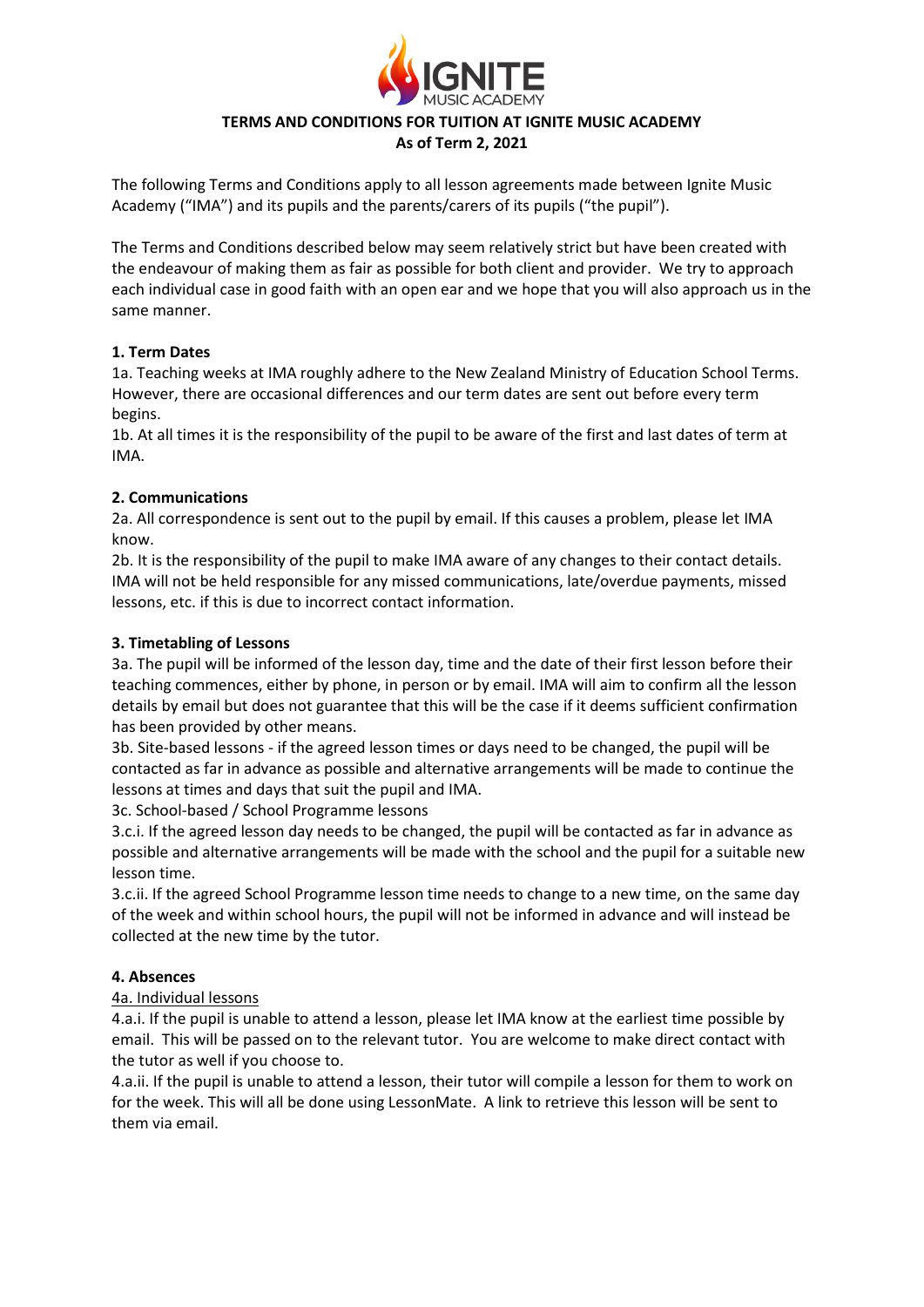4.a.iii. It is only by managerial discretion that customer credit is placed on a pupils account to the value of a missed lesson. Customer credit is not transferable for money but will be used at the earliest convenience - usually the next term's fees.

### 4b. Group and School Programme lessons

4.b.i. No catch-up lessons or credits will be provided for an individual's absence from a group lesson or any other group-based tuition activity.

4.b.ii. Where the entire group is absent, we will endeavour to provide an email lesson or a replacement/catch-up lesson later that term, if we are unable to do this, we may choose instead to place this on your pupil's account as customer credit.

4.b.iii. Where a tutor is not able to teach, due to illness or a vehicle/mechanical failure, IMA will arrange for the missed lessons to be caught up at a time that suits the affected school.

4.b.iv. It is only by managerial discretion that customer credit is placed on a pupils account to the value of a missed lesson. Customer credit is not transferable for money but will be used at the earliest convenience - usually the next term's fees.

### 4c. Tutor Absences

4.c.i. If the pupil's tutor is unavailable to teach, IMA will attempt to arrange a cover tutor and give you as much notice as possible.

4.c.ii. If this is not possible, the pupil's normal tutor will arrange catch up lessons with the pupil. 4.c.iii. It is only by managerial discretion that customer credit is placed on a pupils account to the value of a missed lesson. Customer credit is not transferable for money but will be used at the earliest convenience - usually the next term's fees.

### 4d. Unavoidable cancellations

4.d.i. If IMA cancels any lessons due to events out of its control, customer credit may be given at the discretion of IMA management.

4.d.ii. IMA diligently attempts to work with the school to make sure that planned school events will not clash with IMA lessons. We appreciate any parent who notifies us of events that may have been not communicated by the school.

4.d.iii. If a school has not communicated about an event that results in cancelling IMA lessons, no credit or catch up lesson will be given.

### 4e. Ongoing absences

4.e.i. If a pupil will be absent for more than three weeks due to medical reasons, a credit may be given, at the discretion of IMA management.

# **5. Duration of the Lesson Agreement**

5a. The lesson agreement between IMA and the pupil is a rolling agreement that continues into each new term and new year.

5b. The pupils are emailed their invoices towards the end of each term in respect of the following term's lessons, until a cancellation notice is received, as discussed below.

# **6. Cancelling the Lesson Agreement**

6a. If the pupil wishes to cancel the lesson agreement with IMA, written notice must be received by IMA Management at least two weeks prior to the intended last lesson. Any lessons remaining after the end date will be credited to the pupil's account if payment has already been made.

6b. Verbal notice given to the tutor will not be acted upon and is not considered sufficient unless confirmed in writing to IMA main office by the pupil.